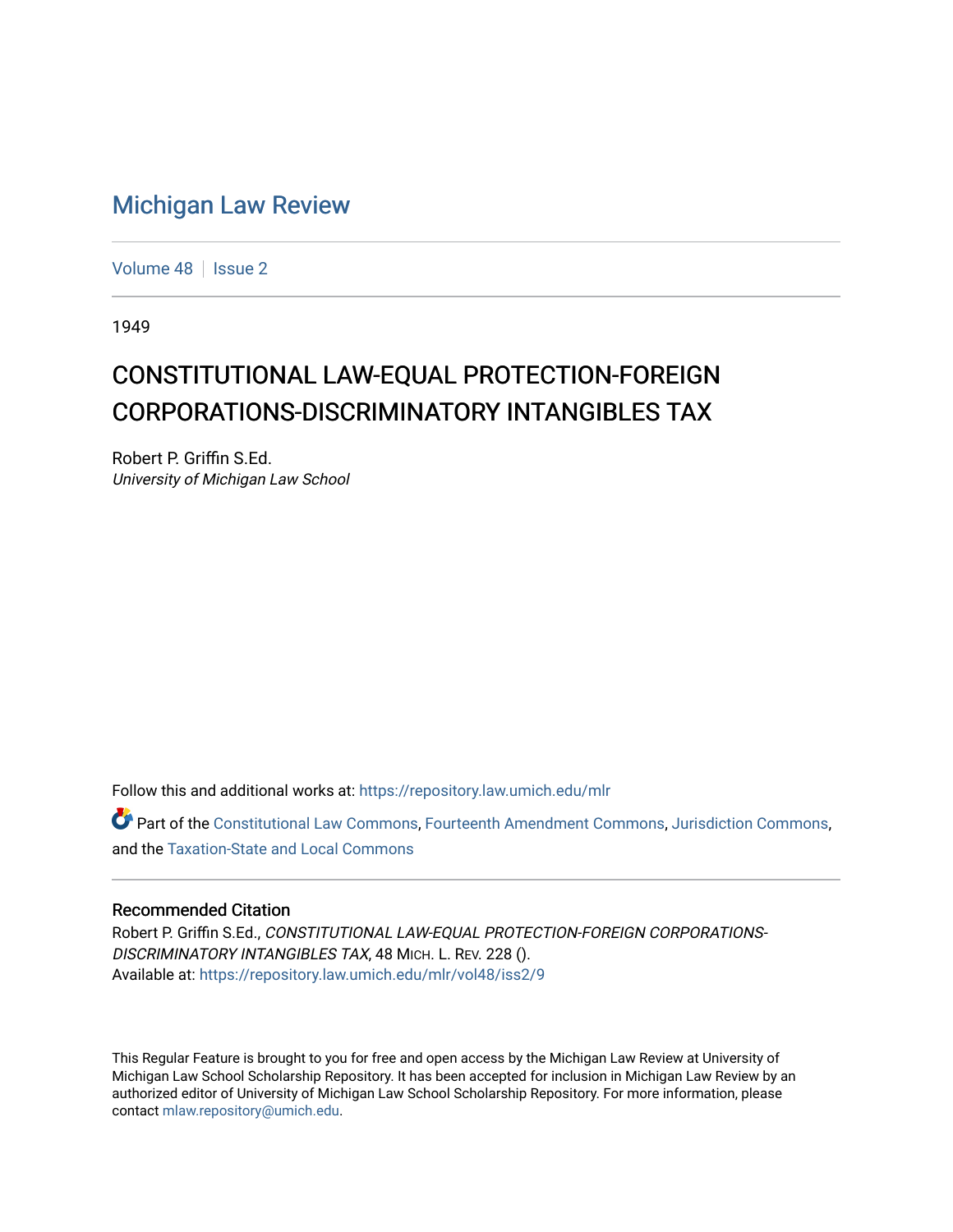CoNsTITUTIONAL LAw-EQuAL PROTECTION-FOREIGN CoRPORATIONs-D1s-CRIMINATORY INTANGIBLES TAX-An Ohio statute<sup>1</sup> required foreign corporations doing business within the state to pay an ad valorem tax on accounts receivable which arose through outstate sales of goods shipped from warehouses within the state, even though the sales were consummated by an agent maintaining his office without the state. Such intangibles were declared by the Ohio statutory formula to have a situs within the state. At the same time, the accounts receivable of Ohio residents and domestic corporations which were derived from outstate sales by agents having their offices without the state were exempt, even though the goods were shipped from stockpiles within the state. Such intangibles were declared to have a situs without the state and purportedly-left subject to the taxing power of other states by a provision for "reciprocity" in the statute. The appellants, two foreign corporations doing business in Ohio, objected to assessment of certain intangibles by the state tax commissioner pursuant to the statute. Their contention that the statute was violative of the Federal Constitution was rejected and the assessment affirmed by the Board of Tax Appeals and the Ohio Supreme Court.2 On appeal to the Supreme Court of the United States, *held,* reversed. The action of a state in subjecting the intangibles of a foreign corporation to taxation while exempting those of domestic corporations amounts

l Ohio Gen. Code (Throckmorton, 1948) §§5328-1, 5328-2.

"Property ... arising out of business transacted in this state by ... a *non-resident* ... shall be subject to taxation; and all such property of *[residents] •••* arising out of business transacted outside of this state ••• shall not be subject to taxation.

"Property ... shall be considered to arise out of business transacted in a state other than that of [residence]...under the circumstances following:

"In the case of accounts receivable, when resulting from the sale of property sold by an agent having an office in such *other* state *or* from a stock of goods maintained therein  $\ldots$ ." (Italics supplied).

<sup>2</sup>National Distillers Products Corp. v. Glander, 150 Ohio St. 229, 80 N.E. (2d) 863 (1948). See 17 UNIV. C1N. L. REv. 382 (1948).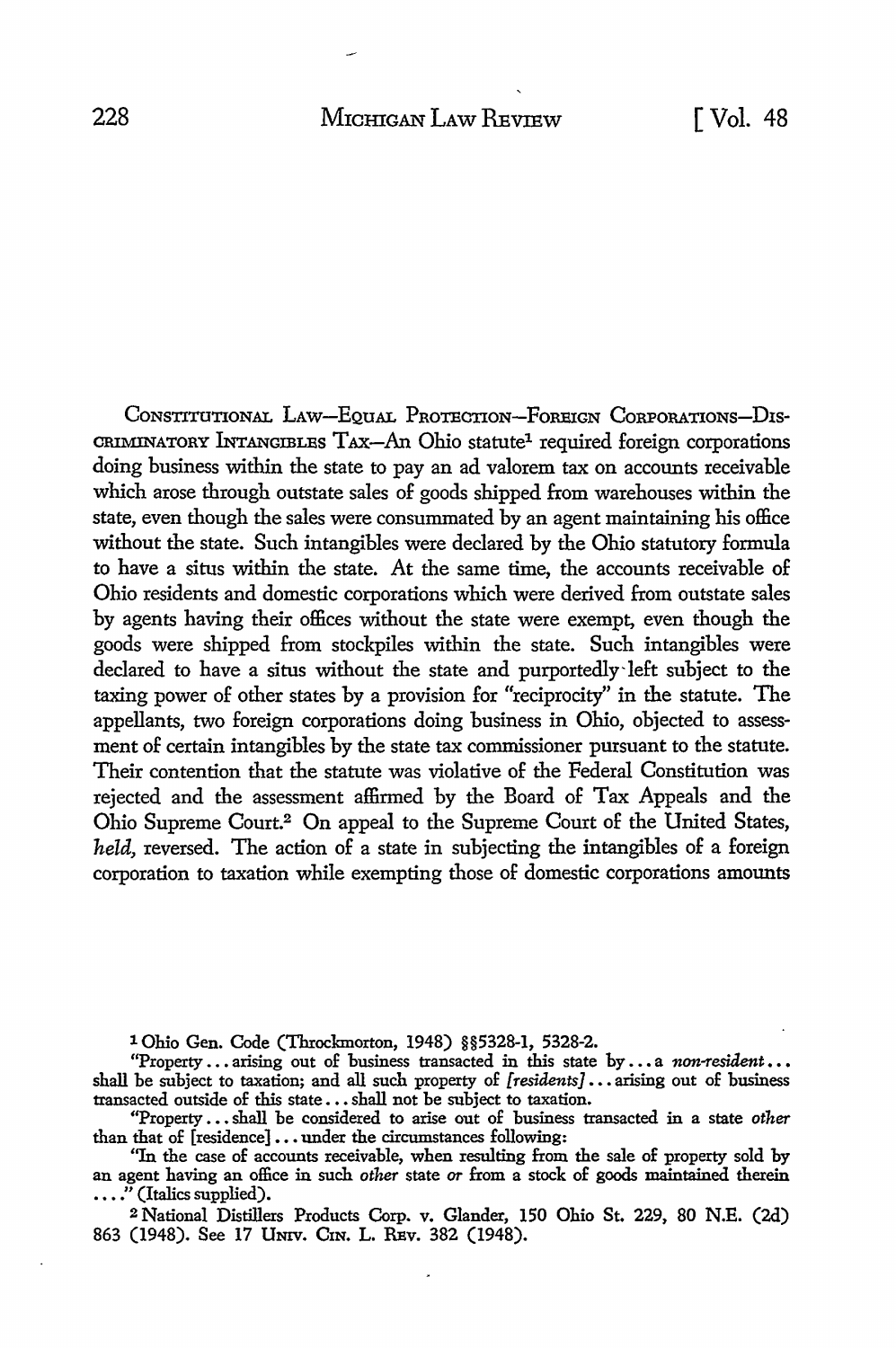to a denial of equal protection of the laws. Two justices dissented.3 *Wheeling Steel Corporation* v. *Glander,* (U.S. 1949) 69 S.Ct. 1291.

The instant case reaffirms a settled rule that foreign corporations, once within the jurisdiction of a state and authorized to do business, are entitled to the safeguards of the equal protection clause and may not be unduly burdened with discriminatory taxation.<sup>4</sup> It is clear that a state may refuse to admit a corporation seeking to do intrastate business, or may attach to admission such conditions as are not unconstitutional.<sup>5</sup> So long as a corporation is without the jurisdiction of a state it has no standing to complain of state action which is discriminatory.<sup>6</sup> At one time even foreign corporations within a state were considered incompetent to invoke the protection of the Fourteenth Amendment.7 However, in 1910, the Supreme Court recognized that a foreign corporation could successfully attack discriminatory tax legislation passed after its admission to do business in the state.<sup>8</sup> Subsequently, the principle was limited to those foreign corporations holding within the state large amounts of property of a fixed and permanent nature.<sup>9</sup> However, the limitation was finally removed in 1926 by the decision of *Hanover Fire Insurance Co. v. Harding.10* While the challenge to the foregoing authority was not serious in the principal case, the respondent taxing commissioner strongly urged that the Ohio statute did not deny equal protection of the law to foreign corporations since it contained a provision for "reciprocity" which operated to

<sup>3</sup>Justice Douglas dissented from the fundamental proposition that a corporation is a "person" within the meaning of the Fourteenth Amendment and therefore entitled to invoke its protection. Justice Black, of course, concurred in dissent since the views expressed are in accord with his dissent in Connecticut General Life Ins. Co. v. Johnson, 303 U.S. 77, 58 S.Ct. 436 (1937). See Graham, ''The 'Conspiracy Theory' of the Fourteenth Amendment," 47 YALB L. J. 371 (1938); Boudin, ''Truth and Fiction about the Fourteenth Amendment," 16 N. Y. Umv. L. Q. 19 (1938).

<sup>4</sup>Concordia Fire Ins. Co. v. Illinois, 292 U.S. 535, 54 S.Ct. 830 (1934); Power Mfg. Co. v. Saunders, 274 U.S. 490, 47 S.Ct. 678 (1927); Hanover Fire Ins. Co. v. Harding, 272 U.S. 494, 47 S.Ct. 179 (1926).

5Western Union Tel. Co. v. Kansas, 216 U.S. 1, 30 S.Ct. 190 (1909). See Hale, "Unconstitutional Conditions and Constitutional Rights," 35 CoL. L. Rav. 321 (1935); Merrill, "Unconstitutional Conditions," 77 UNIV. PA. L. REV. 879 (1929).

6 An important difference between the due process and equal protection clauses is that the former applies to all persons whatsoever, the latter only to such persons as are "within the jurisdiction" of the state whose action is challenged. See Sholley, "Corporate Taxpayers and the Equal Protection Clause," 31 ILL. L. REV. 463 (1936).

7 Foreign corporations were not considered "persons" within the meaning of the Fourteenth Amendment. Philadelphia Fire Assn. v. New York, 119 U.S. 110, 7 S.Ct. 108 (1886); Doyle v. Continental Ins. Co., 94 U.S. 535, 24 L.Ed. 148 (1874).

8 Southern Railway Co. v. Greene, 216 U.S. 400, 30 S.Ct. 287 (1910).

9 Northwestern Mutual Life Ins. Co. v. Wisconsin, 247 U.S. 132, 38 S.Ct. 444 (1918); Cheney Bros. Co. v. Mass., 246 U.S. 147, 38 S.Ct. 295 (1918); Baltic Mining Co. v. Mass., 231 U.S. 68, 34 S.Ct. 15 (1913).

10 272 U.S. 494, 47 S.Ct. 179 (1926). Noted 40 HARV. L. REV. 777 (1927), 15 CALIF. L. REV. 316 (1927).